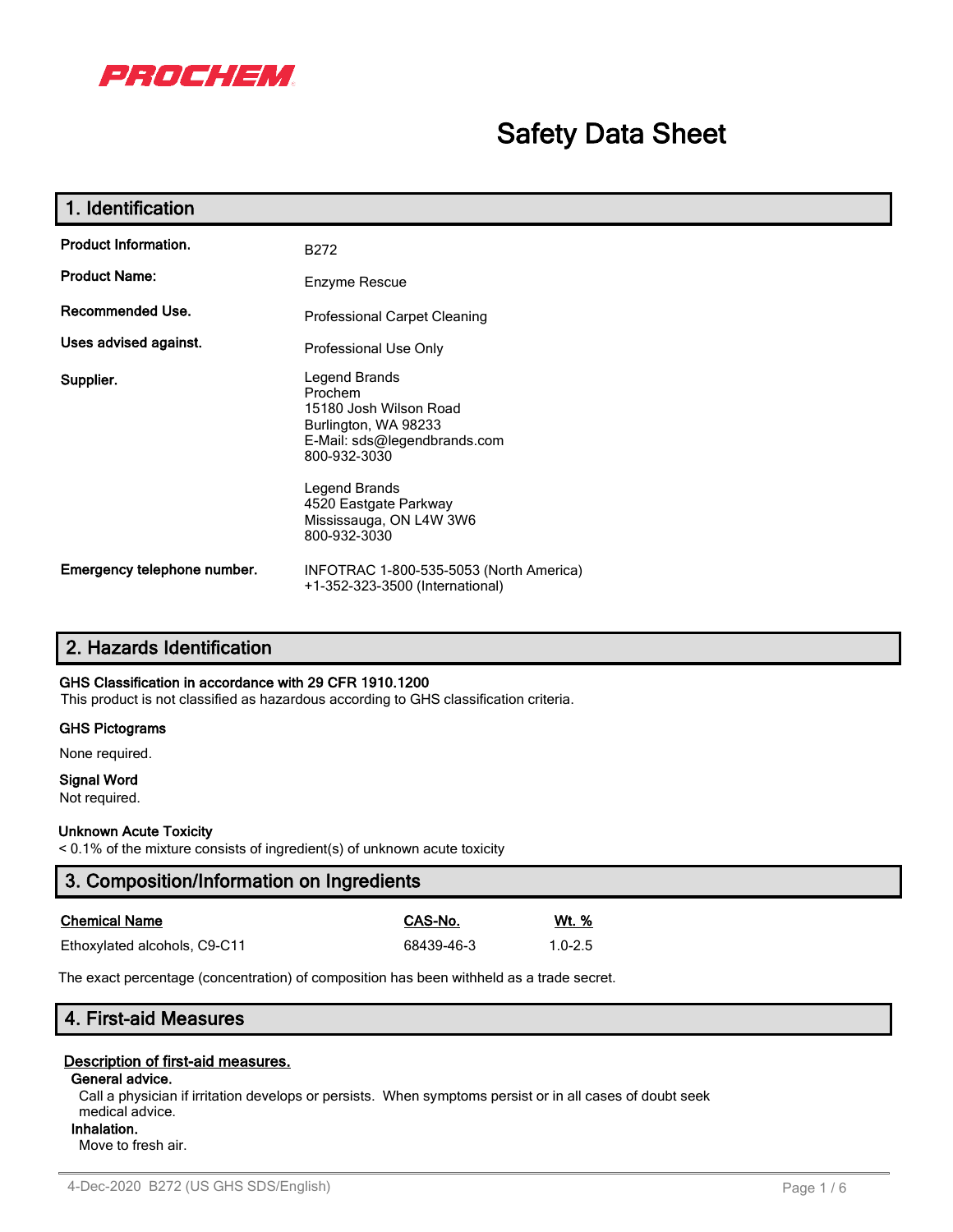### **Skin contact.**

Wash off immediately with soap and plenty of water. Remove all contaminated clothes and shoes.

### **Eye contact.**

Rinse thoroughly with plenty of water for at least 15 minutes and consult a physician. Remove contact lenses, if present.

### **Ingestion.**

Do NOT induce vomiting. Never give anything by mouth to an unconscious person. Gently wipe or rinse the inside of the mouth with water.

### **Symptoms.**

See Section 2.2, Label Elements and/or Section 11, Toxicological effects.

#### **Notes to physician.**

Treat symptomatically.

# **5. Fire-fighting Measures**

### **Extinguishing media.**

### **Suitable extinguishing media.**

Use extinguishing measures that are appropriate to local circumstances and the surrounding environment.

### **Extinguishing media which shall not be used for safety reasons.**

High volume water jet.

### **Special hazards arising from the substance or mixture.**

No information available.

### **Advice for firefighters.**

As in any fire, wear self-contained breathing apparatus pressure-demand, MSHA/NIOSH (approved or equivalent) and full protective gear.

# **6. Accidental Release Measures**

### **Personal precautions, protective equipment and emergency procedures.**

### **Personal precautions.**

Avoid contact with skin, eyes and clothing. Ensure adequate ventilation, especially in confined areas. Do not breathe vapors or spray mist.

### **Advice for emergency responders.**

Use personal protection recommended in Section 8.

### **Environmental precautions.**

Prevent product from entering drains. See Section 12 for additional Ecological information.

### **Methods and materials for containment and cleaning up.**

### **Methods for Containment.**

Prevent further leakage or spillage if safe to do so. Pick up and transfer to properly labeled containers.

### **Methods for cleaning up.**

Use personal protective equipment as required.

### **Reference to other sections.**

See section 8 for more information.

### **7. Handling and Storage**

# **Conditions for safe storage, including any incompatibilities.**

# **Advice on safe handling.**

Handle in accordance with good industrial hygiene and safety practice.

### **Hygiene measures.**

See section 7 for more information.

### **Storage Conditions.**

Keep containers tightly closed in a cool, well-ventilated place.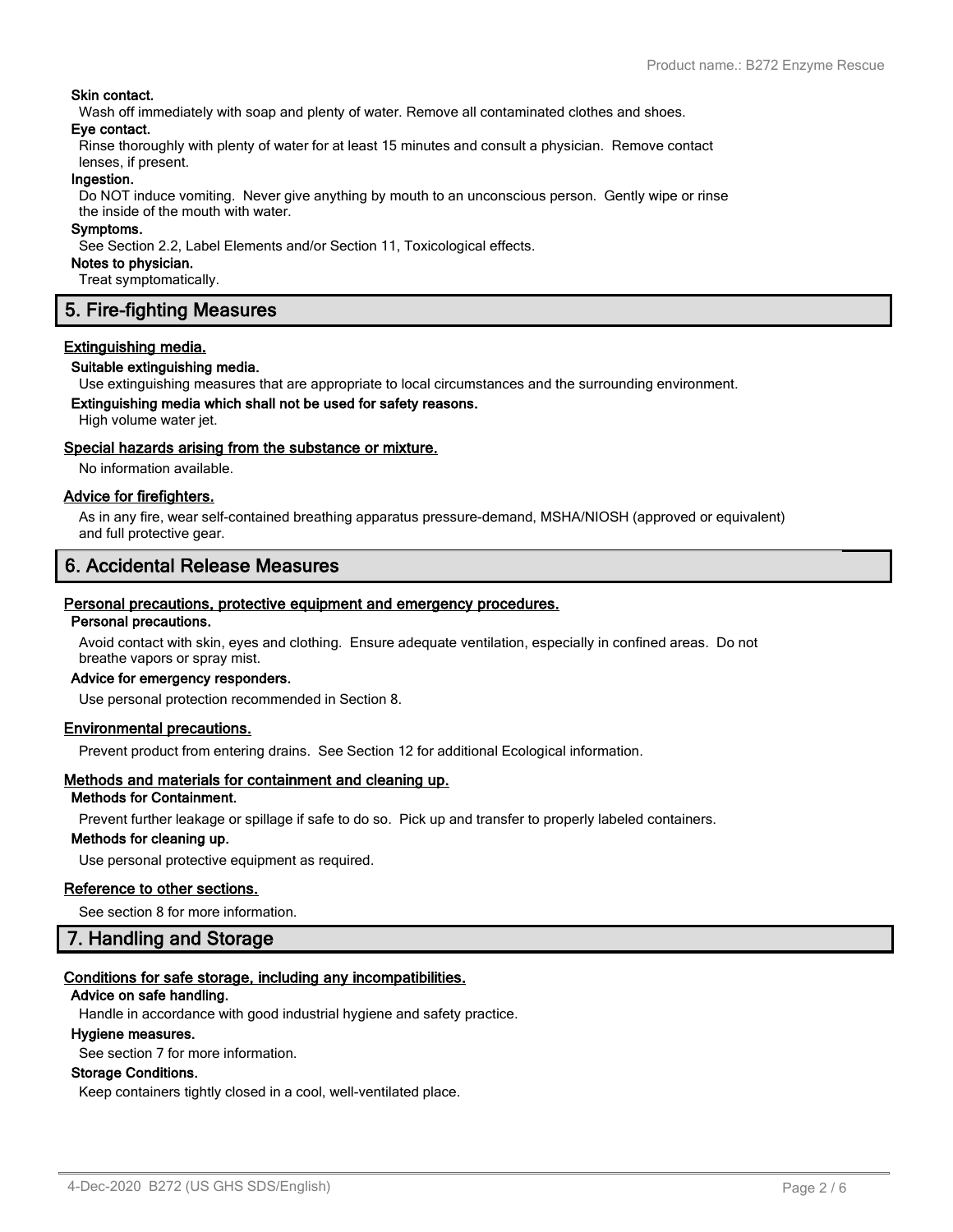# **8. Exposure Controls/Personal Protection**

### **Ingredients with Occupational Exposure Limits Chemical Name ACGIH TLV-TWA ACGIH-TLV STEL OSHA PEL-TWA OSHA PEL-CEILING**

Contains no substances with occupational exposure limit values.

**TLV = Threshold Limit Value TWA = Time Weighted Average PEL = Permissible Exposure Limit STEL = Short-Term Exposure Limit N.E. = Not Established**

### **Engineering Measures.**

Showers, eyewash stations, and ventilation systems.

### **Personal protective equipment.**

### **Eye/Face Protection.**

Safety glasses with side-shields.

### **Skin and body protection.**

Wear suitable protective clothing.

### **Respiratory protection.**

In case of insufficient ventilation wear suitable respiratory equipment.

## **9. Physical and chemical properties.**

### **Information on basic physical and chemical properties.**

| <b>Physical state</b>                     | Liquid                  |
|-------------------------------------------|-------------------------|
| Appearance                                | Hazy                    |
| Color                                     | Straw                   |
| Odor                                      | Citrus                  |
| <b>Odor Threshold</b>                     | No Information          |
| рH                                        | $6.0 - 7.0$             |
| Melting/freezing point., °C (°F)          | No Information          |
| Flash Point., °C (°F)                     | >94 (>201.20)           |
| Boiling point/boiling range., °C (°F)     | 100 - 324 (212 - 615.2) |
| <b>Evaporation rate</b>                   | No Information          |
| <b>Explosive properties.</b>              | No Information          |
| Vapor pressure.                           | No Information          |
| Vapor density.                            | No Information          |
| Specific Gravity. (g/cm <sup>3</sup> )    | 1.000                   |
| Water solubility.                         | Soluble                 |
| Partition coefficient.                    | No Information          |
| Autoignition temperature., °C             | No Information          |
| Decomposition Temperature °C.             | No Information          |
| <b>Viscosity, kinematic.</b>              | No Information          |
| Other information.                        |                         |
| Volatile organic compounds (VOC) content. | 0%                      |
| Density, Ib/gal                           | 8.400                   |
|                                           |                         |

# **10. Stability and Reactivity**

### **Reactivity.**

Stable under normal conditions.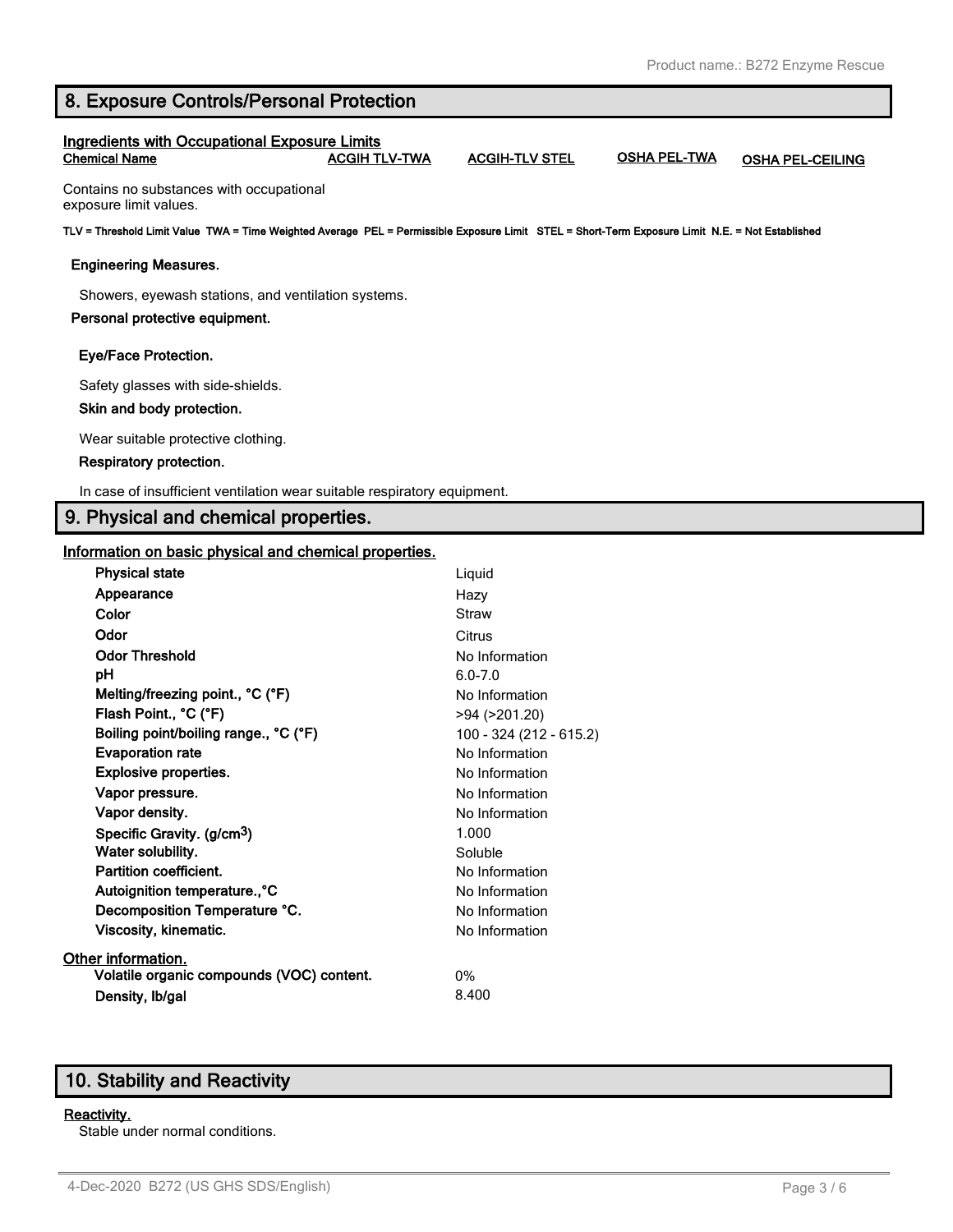### **Chemical stability.**

Stable under recommended storage conditions.

#### **Possibility of hazardous reactions.**

None known based on information supplied.

#### **Conditions to Avoid.**

None known.

### **Incompatible Materials.**

None known based on information supplied.

### **Hazardous Decomposition Products.**

None known.

# **11. Toxicological Information**

### **Information on toxicological effects.**

### **Acute toxicity.**

**Product Information**

No Information

# **CAS-No. Chemical Name LD50 Oral LD50 Dermal LC50 Inhalation**

No information available

N.I. = No Information

### **Skin corrosion/irritation.**

SKIN IRRITANT.

### **Eye damage/irritation.**

No Information

### **Respiratory or skin sensitization.**

No Information

### **Ingestion.**

No Information

### **Germ cell mutagenicity.**

No Information

#### **Carcinogenicity.** No Information

**Reproductive toxicity.**

No Information

### **Specific target organ systemic toxicity (single exposure).**

No Information

# **Specific target organ systemic toxicity (repeated exposure).**

No Information

# **Aspiration hazard.**

No Information

# **Primary Route(s) of Entry**

No Information

# **12. Ecological Information**

### **Toxicity.**

1.75% of the mixture consists of ingredient(s) of unknown aquatic toxicity **Ecotoxicity effects.**

### **Persistence and degradability.**

No data are available on the product itself.

### **Bioaccumulative potential.**

Discharge into the environment must be avoided.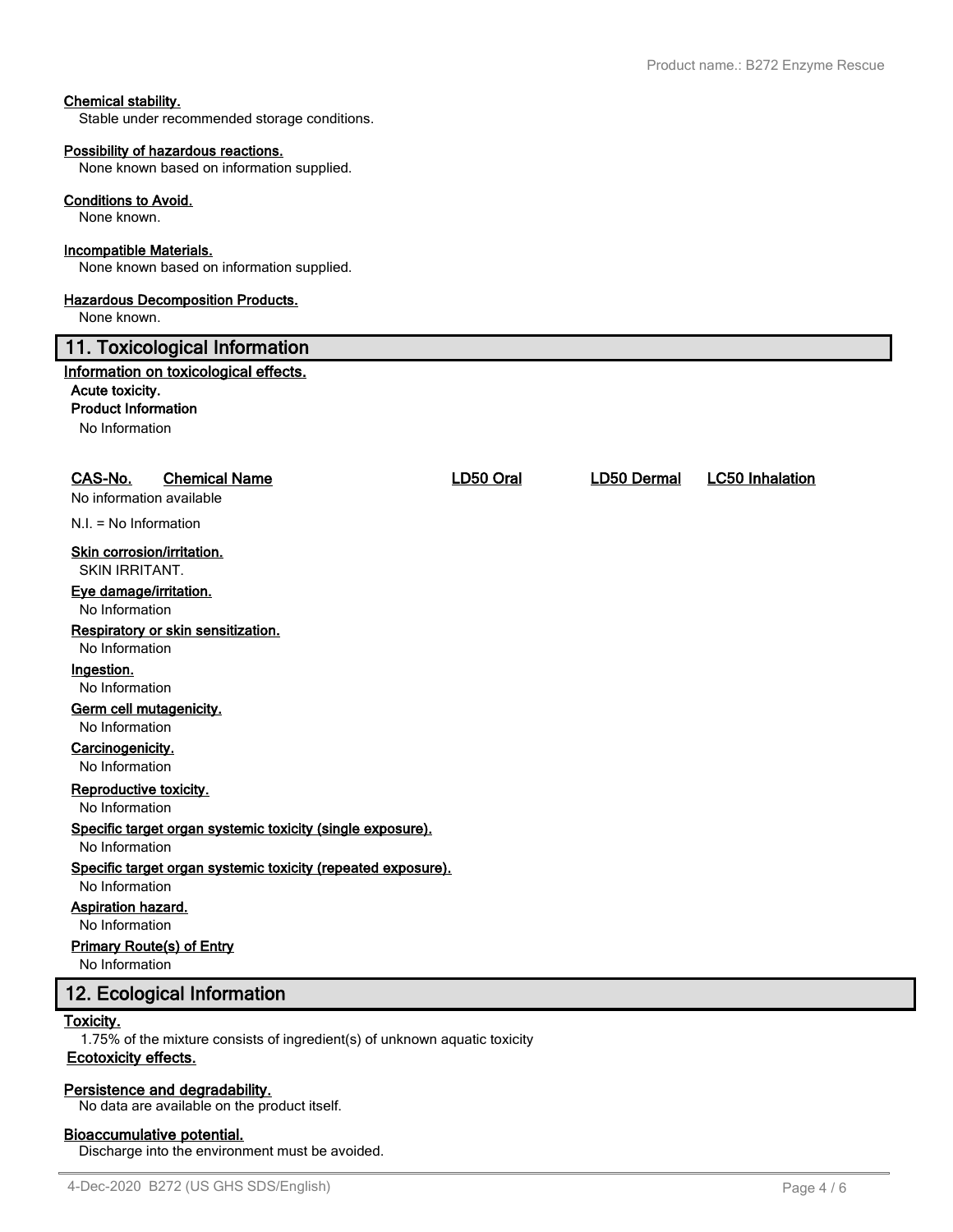### **Mobility in soil.**

No information

### **Other adverse effects.**

No information

## **13. Disposal Considerations**

### **Waste Disposal Guidance.**

Disposal should be in accordance with applicable regional, national and local laws and regulations.

# **14. Transport Information DOT Hazard Class:** Not regulated

| <b>IMDG</b>          |               |
|----------------------|---------------|
| <b>Hazard Class:</b> | Not regulated |
| <b>IATA</b>          | Not regulated |

# **15. Regulatory Information**

# **International Inventories:**

| TSCA                 | Complies                                                                                          |  |  |
|----------------------|---------------------------------------------------------------------------------------------------|--|--|
| DSL                  | Complies                                                                                          |  |  |
| <b>DSL/NDSL</b>      | Complies                                                                                          |  |  |
| <b>EINECS/ELINCS</b> |                                                                                                   |  |  |
| ENCS                 |                                                                                                   |  |  |
| IECSC                |                                                                                                   |  |  |
| KECI                 |                                                                                                   |  |  |
| <b>PICCS</b>         |                                                                                                   |  |  |
| AICS                 |                                                                                                   |  |  |
| NZIoC                |                                                                                                   |  |  |
| TCSI                 |                                                                                                   |  |  |
| <b>TSCA</b>          | United States Toxic Substances Control Act Section 8(b) Inventory.                                |  |  |
| <b>DSL</b>           | Canadian Domestic Substances List.                                                                |  |  |
| <b>DSL/NDSL</b>      | Canadian Domestic Substances List/Canadian Non-Domestic Substances List                           |  |  |
| <b>EINECS/ELINCS</b> | European Inventory of Existing Chemical Substances/European List of Notified Chemical Substances. |  |  |
| <b>ENCS</b>          | Japan Existing and New Chemical Substances.                                                       |  |  |
| <b>IECSC</b>         | China Inventory of Existing Chemical Substances.                                                  |  |  |
| <b>KECL</b>          | Korean Existing and Evaluated Chemical Substances.                                                |  |  |
| <b>PICCS</b>         | Philippines Inventory of Chemicals and Chemical Substances.                                       |  |  |
| <b>AICS</b>          | Australian Inventory of Chemical Substances.                                                      |  |  |
| <b>NZIoC</b>         | New Zealand Inventory of Chemicals.                                                               |  |  |
| <b>TCSI</b>          | <b>Taiwan Chemical Substance Inventory</b>                                                        |  |  |

# **U.S. Federal Regulations:**

### **SARA SECTION 313:**

This product does not contain any chemicals that are subject to the reporting requirements of SARA 313. **TOXIC SUBSTANCES CONTROL ACT 12(b):**

This product contains the following chemical substances subject to the reporting requirements of TSCA 12(B) if exported from the United States:.